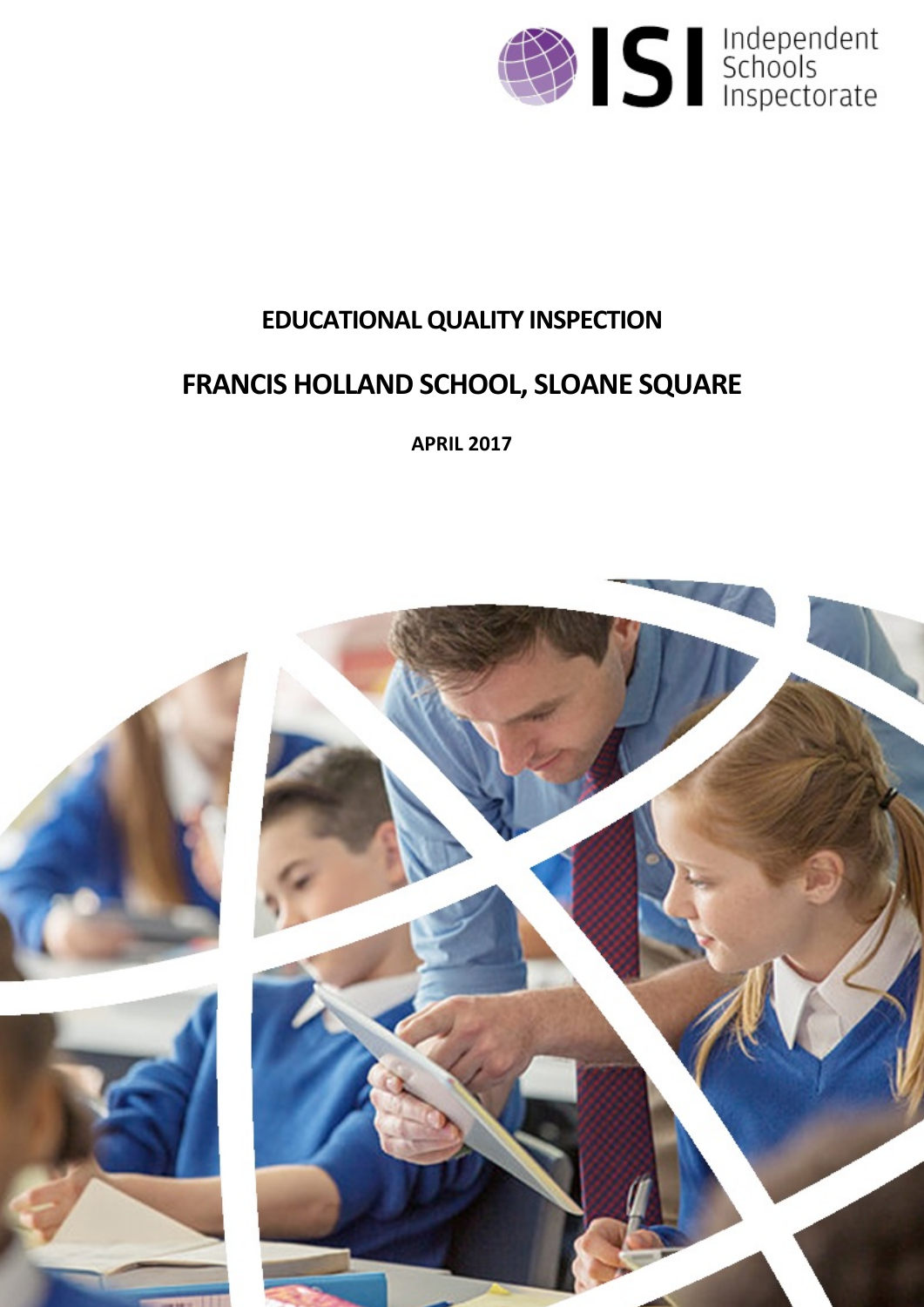# **CONTENTS**

| <b>SCHOOL'S DETAILS</b><br>1    |                                                        |   |  |  |  |
|---------------------------------|--------------------------------------------------------|---|--|--|--|
|                                 | <b>PREFACE</b>                                         |   |  |  |  |
| <b>INSPECTION EVIDENCE</b><br>3 |                                                        |   |  |  |  |
| 1.                              | <b>BACKGROUND INFORMATION</b>                          | 4 |  |  |  |
|                                 | About the school                                       | 4 |  |  |  |
|                                 | What the school seeks to do                            | 4 |  |  |  |
|                                 | About the pupils                                       | 4 |  |  |  |
| 2.                              | <b>KEY FINDINGS</b>                                    | 5 |  |  |  |
|                                 | Recommendation                                         | 5 |  |  |  |
| 3.                              | THE QUALITY OF PUPILS' ACADEMIC AND OTHER ACHIEVEMENTS | 6 |  |  |  |
| 4.                              | THE QUALITY OF THE PUPILS' PERSONAL DEVELOPMENT        | 9 |  |  |  |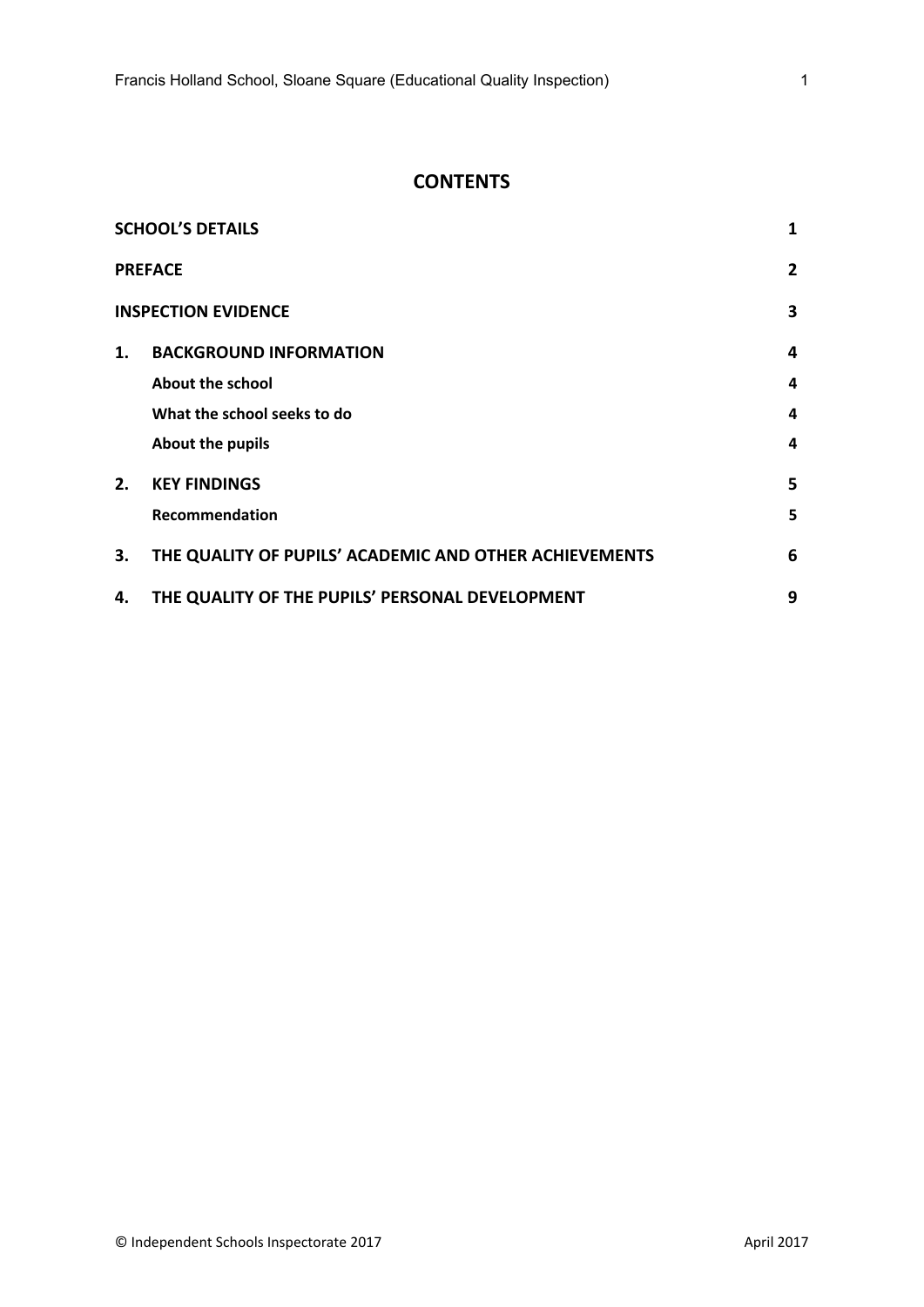<span id="page-2-0"></span>

| <b>SCHOOL'S DETAILS</b> |
|-------------------------|
|-------------------------|

| <b>School</b>                    | Francis Holland School, Sloane Square   |             |                                       |     |
|----------------------------------|-----------------------------------------|-------------|---------------------------------------|-----|
| <b>DfE</b> number                | 213/6046                                |             |                                       |     |
| <b>Registered charity number</b> | 312745                                  |             |                                       |     |
| <b>Address</b>                   | 39 Graham Terrace<br>London<br>SW1W 8JF |             | Francis Holland School, Sloane Square |     |
| <b>Telephone number</b>          | 020 77302971                            |             |                                       |     |
| <b>Email address</b>             | office@fhs-sw1.org.uk                   |             |                                       |     |
| <b>Headmistress</b>              | Mrs Lucy Elphinstone                    |             |                                       |     |
| <b>Chair of governors</b>        | Mrs Marie Winckler                      |             |                                       |     |
| Age range                        | 4 to 18                                 |             |                                       |     |
| Number of pupils on roll         | 520                                     |             |                                       |     |
|                                  | <b>Boys</b>                             | $\mathbf 0$ | Girls                                 | 520 |
|                                  | Day pupils                              | 520         | <b>Boarders</b>                       | 0   |
|                                  | <b>EYFS</b>                             | 24          | <b>Juniors</b>                        | 140 |
|                                  | <b>Seniors</b>                          | 284         | <b>Sixth Form</b>                     | 72  |
| <b>Inspection dates</b>          | 26 to 27 April 2017                     |             |                                       |     |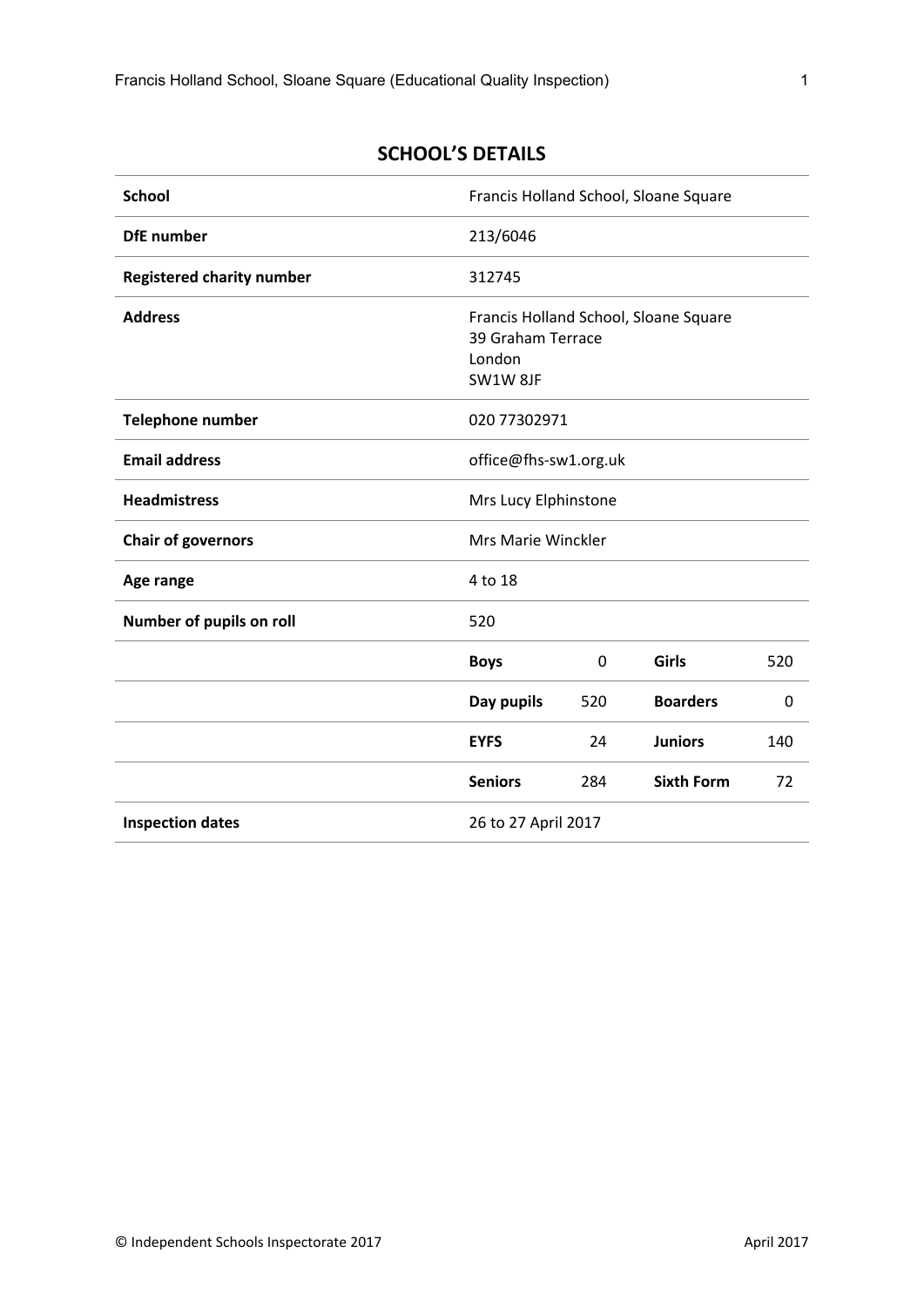### <span id="page-3-0"></span>**PREFACE**

The registration authority for independent schools is the Department for Education (DfE), which directs inspection according to a specified frequency or at any time where the DfE has particular concerns about a school. The Independent Schools Inspectorate (ISI) is the body approved by the Secretary of State for the purpose of inspecting schools which are, or whose heads are, in membership of the associations which form the Independent Schools Council (ISC) and reporting on the extent to which they meet the Independent School Standards ('the standards') in the Schedule to the Education (Independent School Standards) Regulations 2014. Ofsted monitors the work of independent inspectorates on behalf of the DfE, including a sample of inspections, and you can find the latest report on the work of ISI on the Ofsted website.

All association independent schools will have an inspection within three years from April 2016, in accordance with the Framework and DfE requirements. The inspection may be of COMPLIANCE ONLY or a combined inspection of EDUCATIONAL QUALITY AND COMPLIANCE depending on a number of factors, including findings from their most recent inspection. Schools judged not to meet the standards following their inspection may also be subject to a progress monitoring visit before their next routine inspection. The progress monitoring visit will judge whether the school has taken the necessary action to meet any un-met standards identified at their previous inspection.

Inspections do not include matters that are outside of the regulatory framework described above, such as: an exhaustive health and safety audit; compliance with data protection requirements; an indepth examination of the structural condition of the school, its services or other physical features; contractual arrangements with parents; an investigation of the financial viability of the school or its accounting procedures.

The inspection was also carried out under the arrangements of the ISC Associations for the maintenance and improvement of the quality of their membership.

**This is an EDUCATIONAL QUALITY inspection, reporting on the quality of the school's work**. It focuses on the two key outcomes:

- a) The achievement of the pupils, including their academic development, and
- b) The personal development of the pupils.

Since the school was last inspected, the framework for inspection has changed. The current inspection framework uses different criteria and arrangements for grading from those used in previous inspection frameworks. The judgements made on this inspection are, therefore, not directly comparable to judgements made on previous inspections.

Inspectors may be aware of individual safeguarding concerns, allegations and complaints as part of the inspection process. Such matters will not usually be referred to specifically in the published report but will have been considered by the team in reaching its judgements.

All inspections of independent schools in England are conducted according to the requirements of the Independent School Standards Regulations. However, different inspectorates apply different frameworks that are suited to the different types of schools they inspect. The ISI terminology reflects quality judgements that are at least equivalent to those used by the national inspectorate, Ofsted. ISI reports do not provide a single overarching judgement for the school but instead give a clear judgement about key outcomes for pupils and information on the quality of the school's work.

**The headline judgements must include one of the ISI descriptors 'excellent', 'good', 'sound' or 'unsatisfactory'.**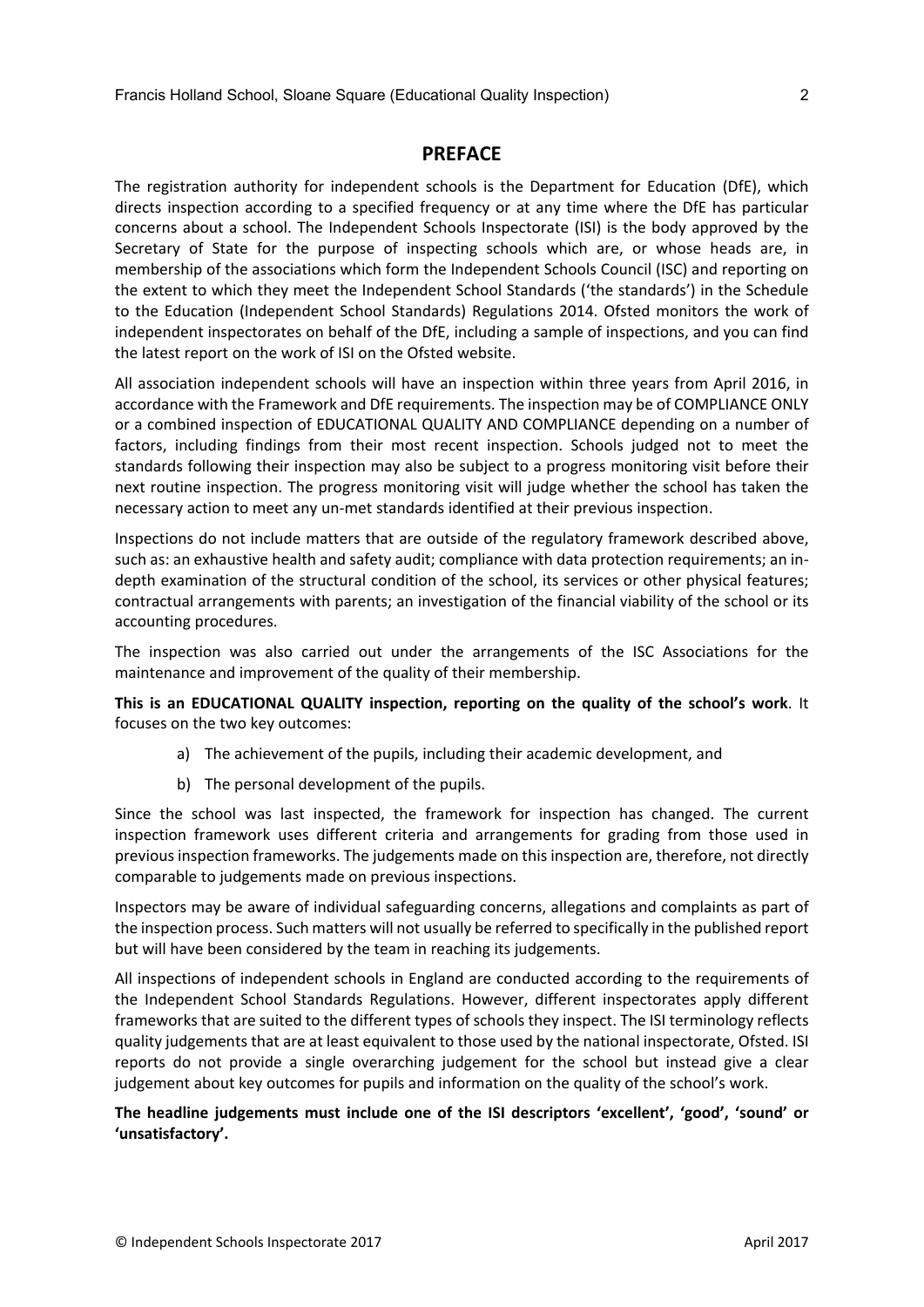### <span id="page-4-0"></span>**INSPECTION EVIDENCE**

The inspectors observed lessons, conducted formal interviews with pupils and examined samples of pupils' work. They held discussions with members of staff and with a member of the governing council, observed a sample of the extra-curricular activities that occurred during the inspection period, and attended form meetings and an assembly. Inspectors visited the facilities for the youngest pupils, together with the learning support and educational resource areas. The responses of parents and pupils to pre-inspection questionnaires were analysed, and the inspectors examined curriculum and other documentation made available by the school.

#### **Inspectors**

| Mrs Susan Marks      | Reporting inspector                      |
|----------------------|------------------------------------------|
| Mrs Penny Austin     | Team inspector (Head, IAPS school)       |
| Mrs Perdita Davidson | Team inspector (Acting head, GSA school) |
| Mr Adrian Meadows    | Team inspector (Head, GSA school)        |
| Mr Jonathan Reddin   | Team inspector (Head, HMC school)        |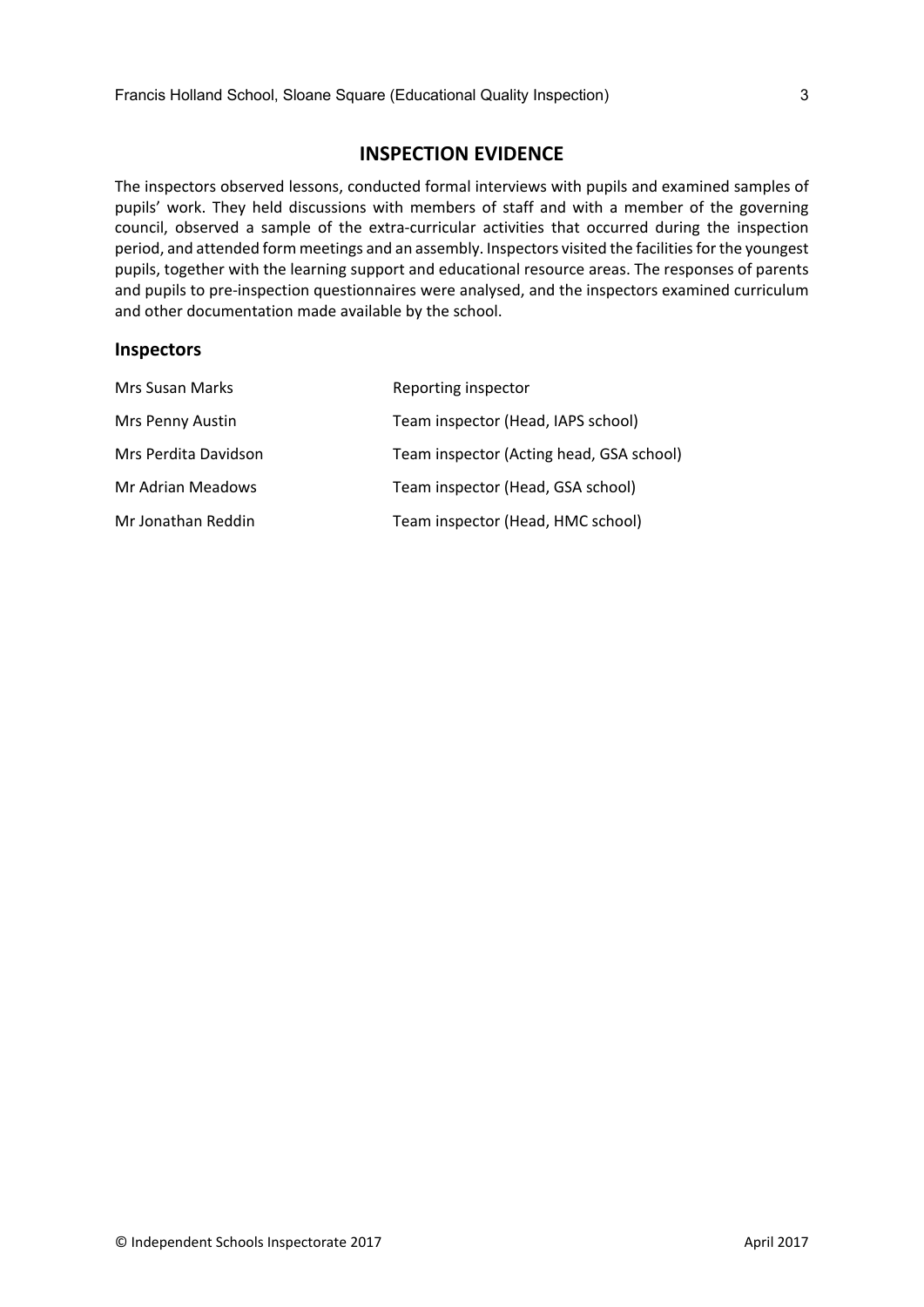# <span id="page-5-0"></span>**1. BACKGROUND INFORMATION**

#### <span id="page-5-1"></span>**About the school**

- 1. Francis Holland School, Sloane Square is one of two girls' independent day schools in London that are jointly administered and governed by a charitable trust. The school was founded in 1881 by the Reverend Canon Francis Holland and moved to its presentsite in 1884. Pupils aged from 4 to 11 years attend the junior school and those aged between 11 and 18 years attend the senior school; both of which are located on the same site.
- 1.1 Since the previous inspection in May 2011 a new chair of governors, a new headmistress and a new head of the junior school have all been appointed, and the senior leadership team has been restructured and expanded. A learning support department has been established.

#### <span id="page-5-2"></span>**What the school seeks to do**

1.2 The school aims to prepare girls for higher education and the adult world by providing a challenging and stimulating curriculum in a friendly, supportive and caring environment which values every individual and supports pupils' personal development within a Christian context. The objective is that pupils develop an enthusiasm for learning, self-confidence and resilience, respect for others, leadership skills and a responsible attitude towards the wider community.

#### <span id="page-5-3"></span>**About the pupils**

- 1.3 Girls come primarily from families with professional and business backgrounds, and are from a variety of religious denominations and nationalities. Nationally standardised test data provided by the school indicate that the ability of the pupils on entry is above average in reception and the senior school, and broadly average on entry in the sixth form. The school has identified 88 pupils as having special educational needs and/or disabilities (SEND), which include dyslexia and some physical difficulties, of whom 52 receive additional specialist help. Two pupilsin the school have an education, health and care (EHC) plan. English is an additional language (EAL) for 139 pupils, whose needs are supported by their classroom teachers.
- 1.4 National Curriculum nomenclature is used throughout thisreport to refer to year groupsin the school. Where the school's own names differ from those used nationally, the details are given in the table below:

| School name | <b>National Curriculum name</b> |
|-------------|---------------------------------|
| Lower Sixth | Year 12                         |
| Upper Sixth | Year 13                         |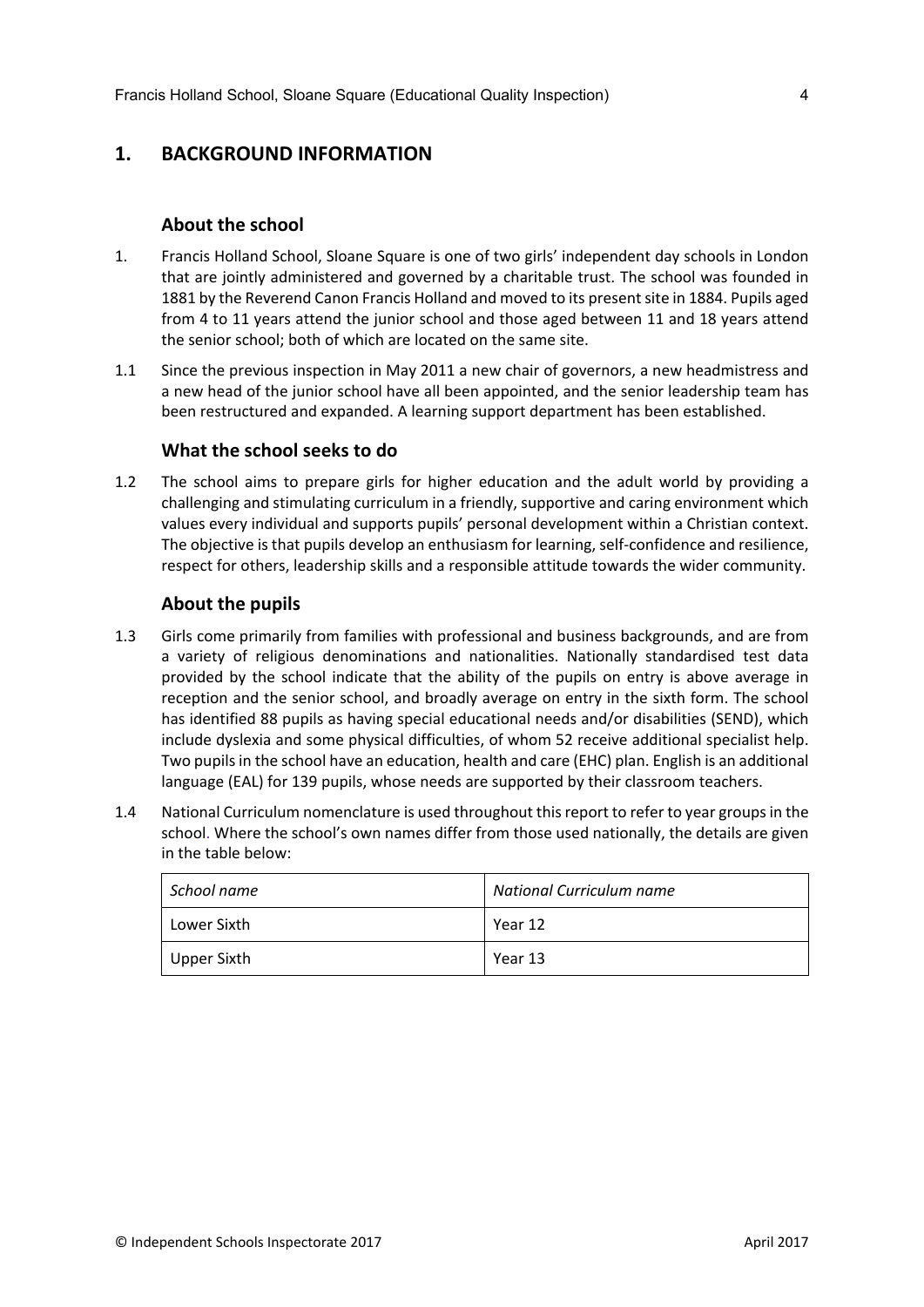## <span id="page-6-0"></span>**2. KEY FINDINGS**

- 2.1 The quality of the pupils' academic and other achievements is excellent.
	- Girls entering GCSE, IGCSE and A-level examinations achieve high grades that are above average for pupils of similar ability. Girls make strong progress at all ages.
	- The school is notably successful in fulfilling its aims to provide an education which promotes independent thought, enthusiasm for learning and leadership skills.
	- Girls show very high levels of skill, knowledge and understanding in all areas of learning and in their extra-curricular activities.
	- Girls demonstrate outstanding attitudes to learning throughout the school.
	- Many girls achieve very high standards in extra-curricular activities, particularly in ballet, sport, music, drama, and debating.
- 2. The quality of the pupils' personal development is excellent.
	- Girls develop outstanding self-confidence and strong social skills.
	- Girls have excellent spiritual understanding and a well-developed sense of moral integrity. They treat each other and staff with kindness and consideration.
	- Girls have a very strong sense of community and are proud of their school. They are respectful of the beliefs and heritage of others, and their behaviour is exemplary.
	- Girls fully understand the need to establish balance in activities to stay physically and mentally healthy.

#### <span id="page-6-1"></span>**Recommendation**

- 2.2 In the context of the excellent outcomes, the school is advised to consider:
	- In the junior school, ensure that the marking of girls' work in subjects taught by specialists from the senior school enables pupils to understand how to improve their work.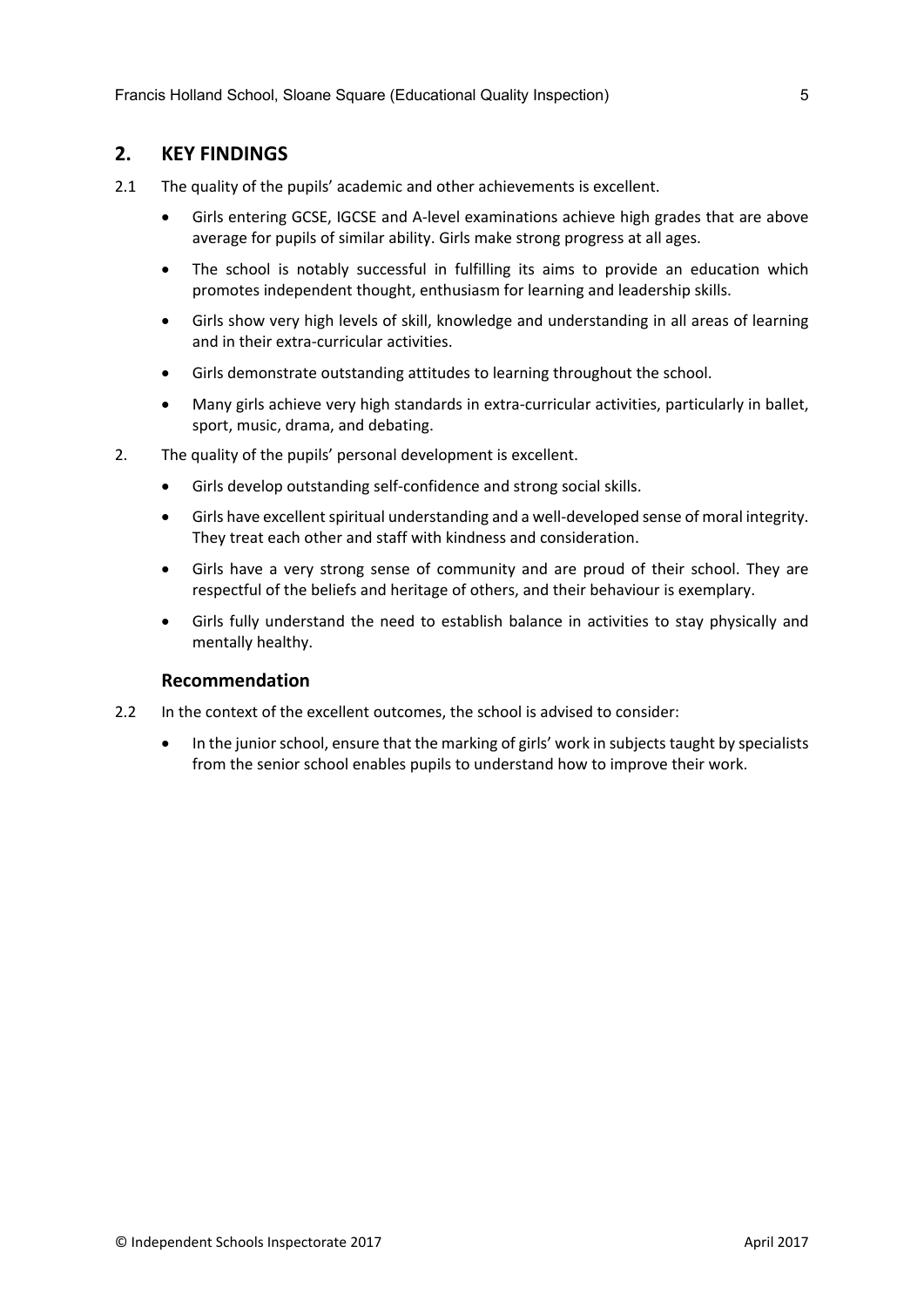# <span id="page-7-0"></span>**3. THE QUALITY OF PUPILS' ACADEMIC AND OTHER ACHIEVEMENTS**

- 3.1 The quality of pupils' academic and other achievements is excellent.
- 3.2 The following analysis uses the national data for the years 2013 to 2015. These are the most recent three years for which comparative statistics are currently available. Results in GCSE have been above the national average for maintained schools. Results were well above the national average in 2014. Girls' attainment in 2016 showed an increase in the proportion of GCSE grades awarded at A\* or A. Results in IGCSE have been above worldwide norms, and results in A-level examinations have been above the national average for maintained schools. The most able girls achieve excellent standards in the Extended Project Qualification (EPQ) and the great majority of girls obtain the A-level grades required for their first choice of university and course, many of which are highly selective. The achievement of girls with SEND and EAL is excellent in relation to their abilities. They make strong progress at all ages in relation to their starting points, helped by highly effective learning support introduced by senior leadership since the previous inspection including specialist teaching assistance in English and mathematics. Expectations of all pupils, including those with SEND and EAL, are very high and appropriate levels of support are provided to all pupils to enable them to achieve their full potential.
- 3.3 The school is notably successful in fulfilling its aims to provide an education which promotes self-confidence, independent thought and an enthusiasm for learning. In their responses to pre-inspection questionnaires, almost all girls and most parents agreed that the school enables pupils to learn and make good progress.
- 3.4 In the EYFS, the youngest girls show mature communication skills, speaking clearly and confidently and listening well to each other. They write in simple sentences and show confidence in their early reading skills. Reception pupils know numbers up to 20 and use them appropriately in activities and role play. They show aptitude for creativity and an interest in the world around them. Their fine motor skills are well-developed and, in line with a recommendation from the previous inspection report, good use is made of the outdoor play space to enable them to develop their gross motor skills, such as running and jumping.
- 3.5 As they progress through the junior school, girls show very good levels of knowledge, understanding and skills across the curriculum. They ask questions to enhance their learning and express their thoughts clearly when debating challenging topics such as 'does yesterday still exist?' in a Philosophy lesson observed. Well-planned lessons employing a variety of tasks, open-ended questions and intellectual challenges enhance the pupils' enthusiasm and contribute to a fast pace of learning. Girls are keen to keep trying until they succeed; as a Year 5 pupil said, "If I can't do something, I know it's just that I can't do it *yet*."
- 3.6 Girls use their highly developed communication skills in all aspects of school life. They are able to listen effectively and sensitively to their peers, and express their ideas and thoughts effectively both in writing and orally. Senior school pupils benefit from high quality teaching, which is a significant factor in their academic success, epitomised by thoughtful lessons, which make excellent use of resources to develop a culture of effective learning. Teachers know their pupils extremely well and set high but achievable expectations for them. Most lessons observed were carefully planned, fast-paced and purposeful, contributing strongly towards the girls' rapid progress. Girls enthusiastically take an active part in lessons and develop their communication skills in a safe but challenging environment in which all can learn and everyone's views are respected; this builds the girls' confidence as well as communication skills. All girls have lessons in debating and learn how to write a convincing speech, how to deliver a persuasive argument and how to speak to a group with confidence; this facilitates their learning across the curriculum as well as their successes in local debating competitions.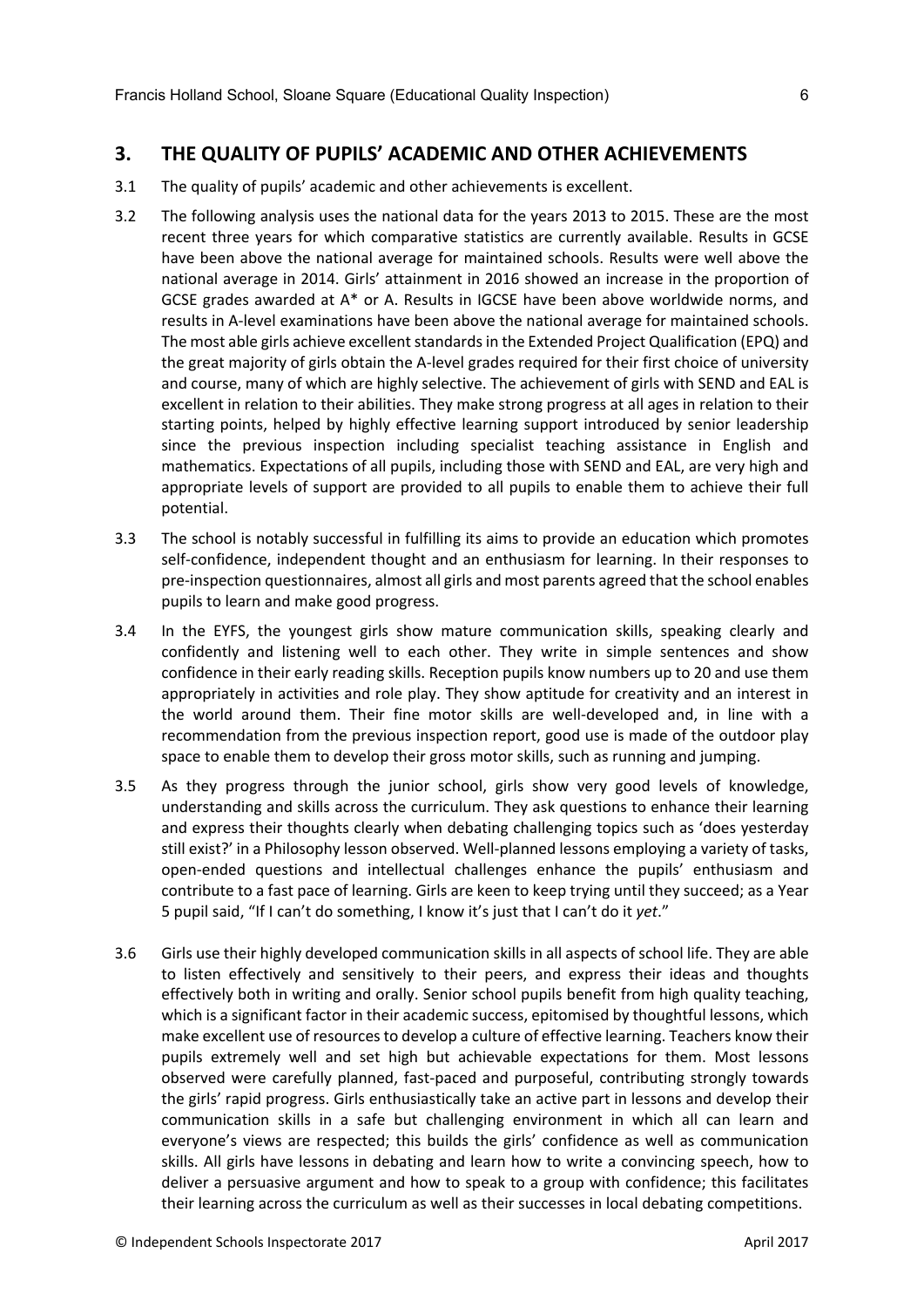- 3.7 Girls have highly developed skills in mathematics and a recent emphasis on developing mental arithmetic skills has further developed girls' understanding of mathematical approaches. They apply these skills effectively in other subjects and enjoy the challenge of numerical problemsolving. Older girls showed perseverance and pleasure at their success when completing the square. The girls' high level of achievement in numeracy and confidence in mathematics is facilitated by enthusiastic and supportive teaching; care is taken to support those who find work more challenging while pupils with high levels of ability are stretched and challenged, for example, in a bespoke programme of further mathematics for older girls.
- 3.8 Girls employ specialist language and technical vocabulary with accuracy and confidence, for example in the sciences and technical subjects. Their linguistic skills are well-developed in a range of subjects, and their considerable creativity is evident not just in the high standard of artwork on display, and in the quality of girls' own musical compositions, but also in other subjects such as the creation of cell models in science.
- 3.9 From the earliest years of junior school onwards, girls use their ICT skills with confidence and skill to organise and present information, research for project work and set up business plans and budgets. The introduction of the virtual learning environment (VLE) has had a very positive impact on girls' learning, facilitating their communication with the staff and making it easier for girls to obtain support and review their own progress. Pupils make particularly effective use of ICT as a research tool, as seen in sixth form Extended Project Qualification (EPQ) work. The use of ICT as a tool to enhance teaching and learning is now embedded across the whole school, reflecting the successful implementation of a recommendation from the previous inspection as a result of clear direction from the senior leadership team and oversight of the governors who have ensured a suitable provision of staffing and resources.
- 3.10 Girls'study skills are excellent. They are enthusiastic learners and display particular confidence in discussion and debate. Intellectual curiosity leads them to draw upon wide and various sources of information, supported by their teachers' careful choice of resource material. Girls appreciate the example of scholarship and joy in learning that is communicated by their teachers and often take the initiative individually to follow up a lesson with further one-to-one discussion, seeking reinforcement or extension work from their teachers, for whom they have obvious respect. There is a clear culture of mutual respect and cooperation and in lessons girls work effectively in pairs and small groups, offering ideas and working constructively together. They are attentive listeners as well as confident speakers and show maturity in offering and receiving advice from peers as they help set each other targets for improving a piece of work.
- 3.11 The culture of teamwork is embedded in their approach to work and girls move easily between collaborative and independent work within each lesson. This was seen in an English lesson where older girls used constructive peer evaluation to formulate an effective persuasive speech as well as developing class guidelines for constructing an argument. Older girls gain valuable organisation and public speaking skills by participating in the many opportunities for leadership offered by the extra-curricular activities programme where, for example, in music, speech and drama many activities are devised and directed by the girls themselves.
- 3.12 Girls' excellent progress is supported in most subjects by effective marking, especially in the sixth form, where written feedback is regular, frequent and informative. A small minority of pupils in both junior and senior schools disagreed that marking helps them improve their work. Inspection evidence shows that, in the junior school, whilst marking by class teachers is very effective, the marking of a few of the subjects taught by specialists from the senior school is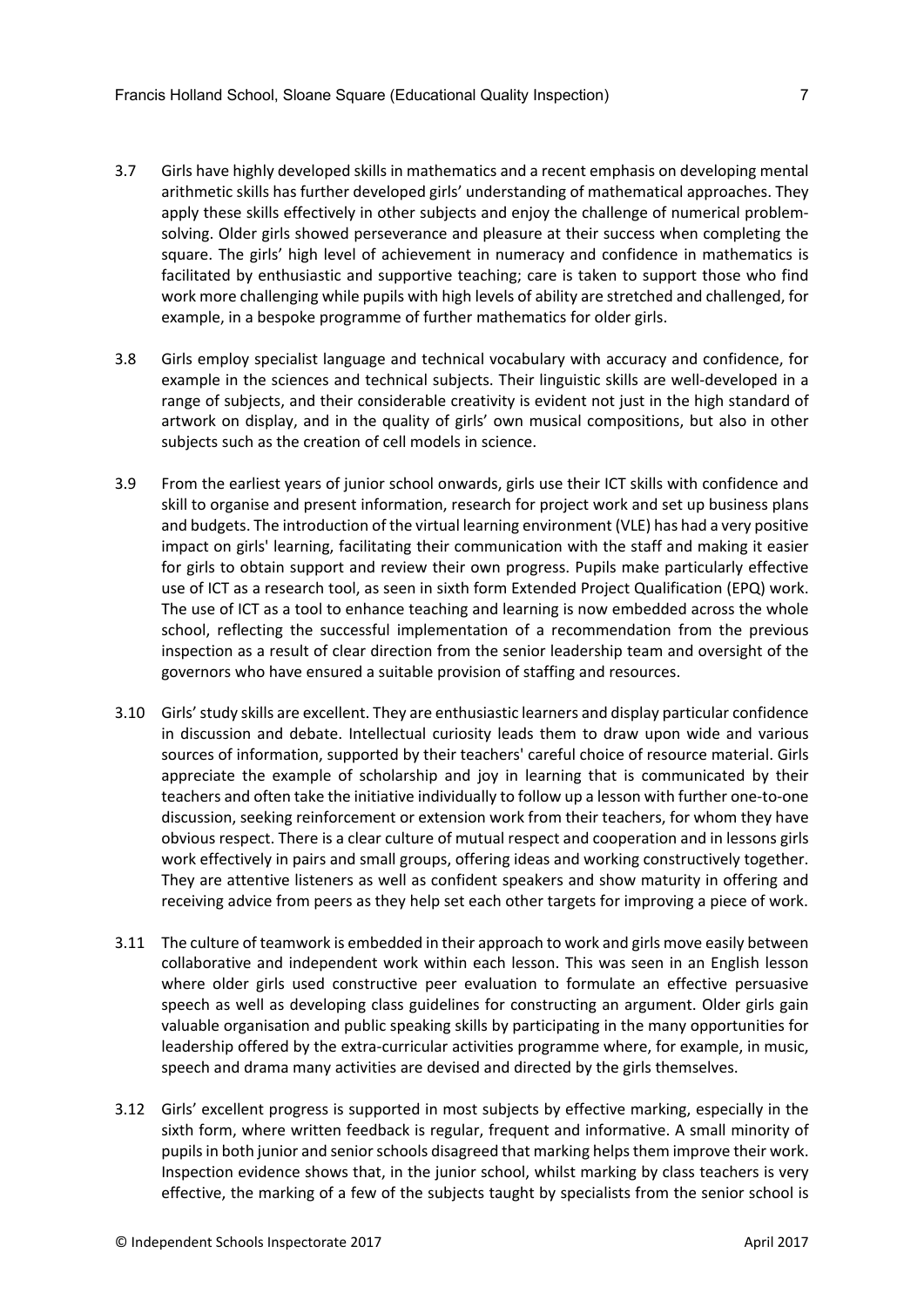infrequent and cursory, with the result that junior pupils do not always understand how they could improve their work. In senior school, inspection evidence showed that, although some marking of written work does not include detailed guidance for improvement, the small class sizes and effective oral feedback in lessons ensure that girls know what they need to do to improve.

3.13 Girls of all ages engage and achieve highly in an excellent range of extension activities to support the curriculum, including extra-curricular activities, day trips and overseas visits. Girls display great enthusiasm for sport, and the range of opportunities provided, combined with the skill and enthusiasm of the teaching staff, enable the girls to achieve high standards at local, county and national levels in sporting competitions such as in netball, hockey and gymnastics. Many girls, from the junior school upwards, have achieved very highly in external ballet grades, with some younger girls being awarded places as Junior Associates of the Royal Ballet School. Girls achieve highly in external drama, music and musical theatre examinations and benefit from performing on international stages such as through the choir trip to Athens for which they were practising during the inspection.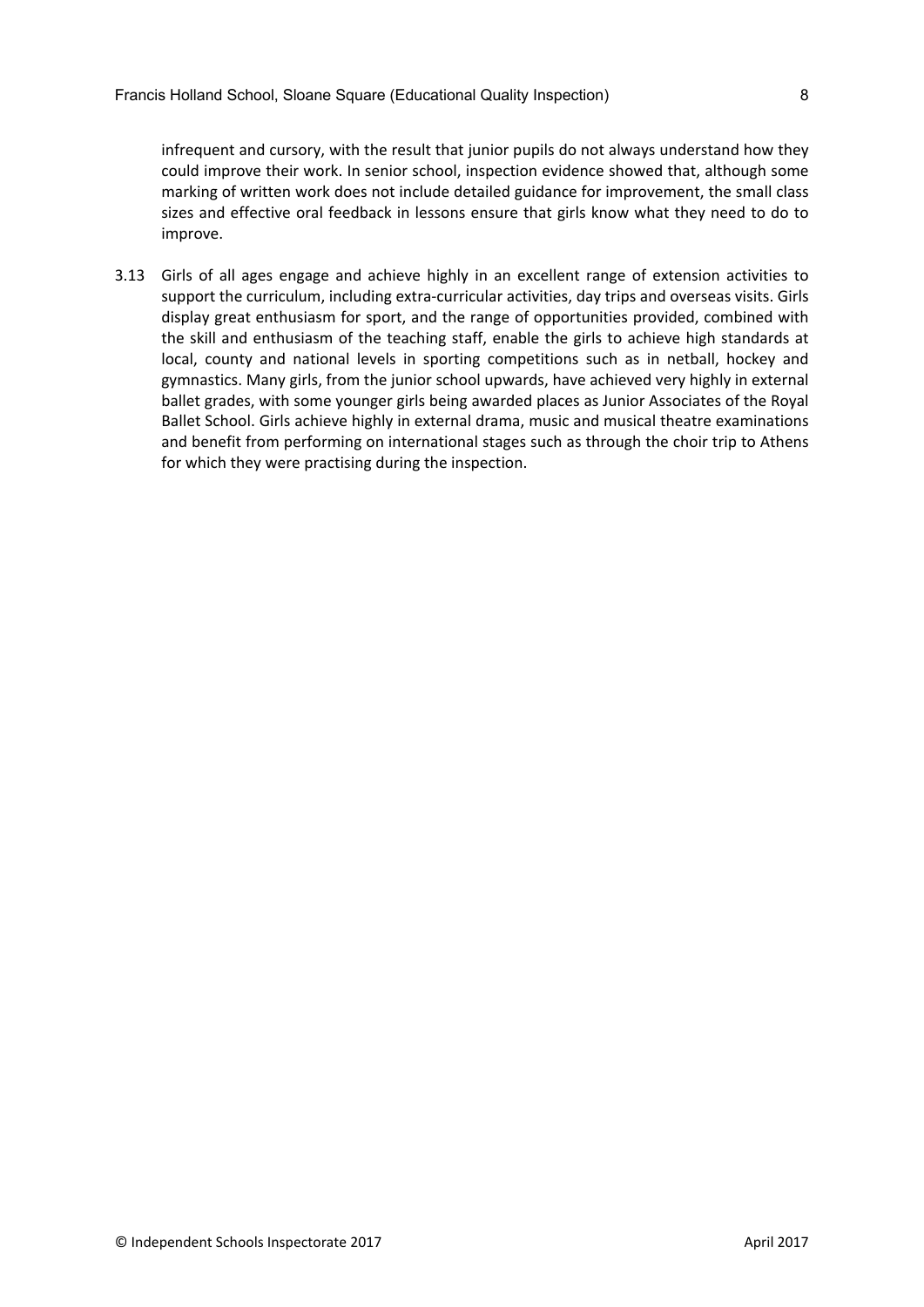#### <span id="page-10-0"></span>**4. THE QUALITY OF THE PUPILS' PERSONAL DEVELOPMENT**

- 4.1 The quality of the pupils' personal development is excellent.
- 4.2 All girls develop self-confidence and strong social skills as a result of the school's outstanding pastoral care and senior leaders' and governors' emphasis on valuing each girl as an individual. In their questionnaire responses, almost all parents agreed that the school promotes an environment which successfully supports their child's personal development and that it meets their child's pastoral and welfare needs effectively; inspection evidence firmly supports this. From Reception to the sixth form, the girls' development is nurtured through the pervading ethos of growth mind-sets, with the result that girls understand that their abilities are not fixed, and that they can increase their achievement by taking on challenges and learning from them without fear of failure or making mistakes. Senior school pupils are notably unafraid of making mistakes and rightly recognise them as opportunitiesfor learning. Girls who spoke with the inspectors were extremely positive about this approach, and felt strongly encouraged by their teachers, whose approach rewards effort and helps to instil resilience.

Pupils demonstrate a realistic understanding of their abilities and understand that the choices they make have an important effect on their well-being and success. From the youngest upwards, girls are encouraged to take responsibility for their actions; junior girls see purpose in the reflection room as a support for learning from their mistakes and developing their own decision-making. Girls appreciate being able to choose the level of challenge in certain activities and say this boosts their confidence and adds to their sense of achievement.

- 4.3 Girls have excellent spiritual understanding and appreciation of the non-material aspects of life, which are encouraged by the Christian character of the school. Girls are able to reflect on the non-material aspects of life as a result of the thoughtful assemblies that they attend. For example, during an assembly to mark St George's Day, girls were able to identify and confront their own personal "dragons" or inner anxieties, and to reflect on the Christian belief that evil has been overcome through Jesus's death and resurrection. Those girls of different faiths, or of none, show great respect for the traditions of the school and the beliefs of their peers, and they appreciate the freedom to decide for themselves their level of participation. Mindfulness lessons help the girls to devise strategies for focusing calmly on the present and respond effectively to any negative thoughts or anxieties. Girls appreciate the opportunities at the start of lessons to practise their mindfulness techniques and develop their concentration skills very well as a result.
- 4.4 Throughout the school girls show a clear understanding of right and wrong and have a strong sense of fairness. They demonstrate excellent respect for rules, laws and fundamental British values. In questionnaires, the overwhelming majority of parents agreed that the school actively promotes good behaviour and almost all girls agreed that the school encourages them to behave well and that they understand the sanctions for poor behaviour. In practice girls' conduct is exemplary, whether in lessons, break periods, as they move around the school or at the start and end of the school day. Girls understand what conduct is expected of them, are respectful towards the teaching and support staff and treat each other with kindness and consideration.
- 4.5 Girls are socially aware and naturally collaborate with one another in lessons, for example, when analysing poetry effectively during an English lesson. In extra-curricular pursuits such as sport, music, the Duke of Edinburgh's award scheme, drama and debating, girls regularly work effectively together to overcome obstacles and achieve collective, as well asindividualsuccess. Pupils speak positively about the encouragement and support they received from staff and their peers when they were new to the school. Girls integrate very well across the senior school, as well as within individual year groups; girls reported this as a strength of the school.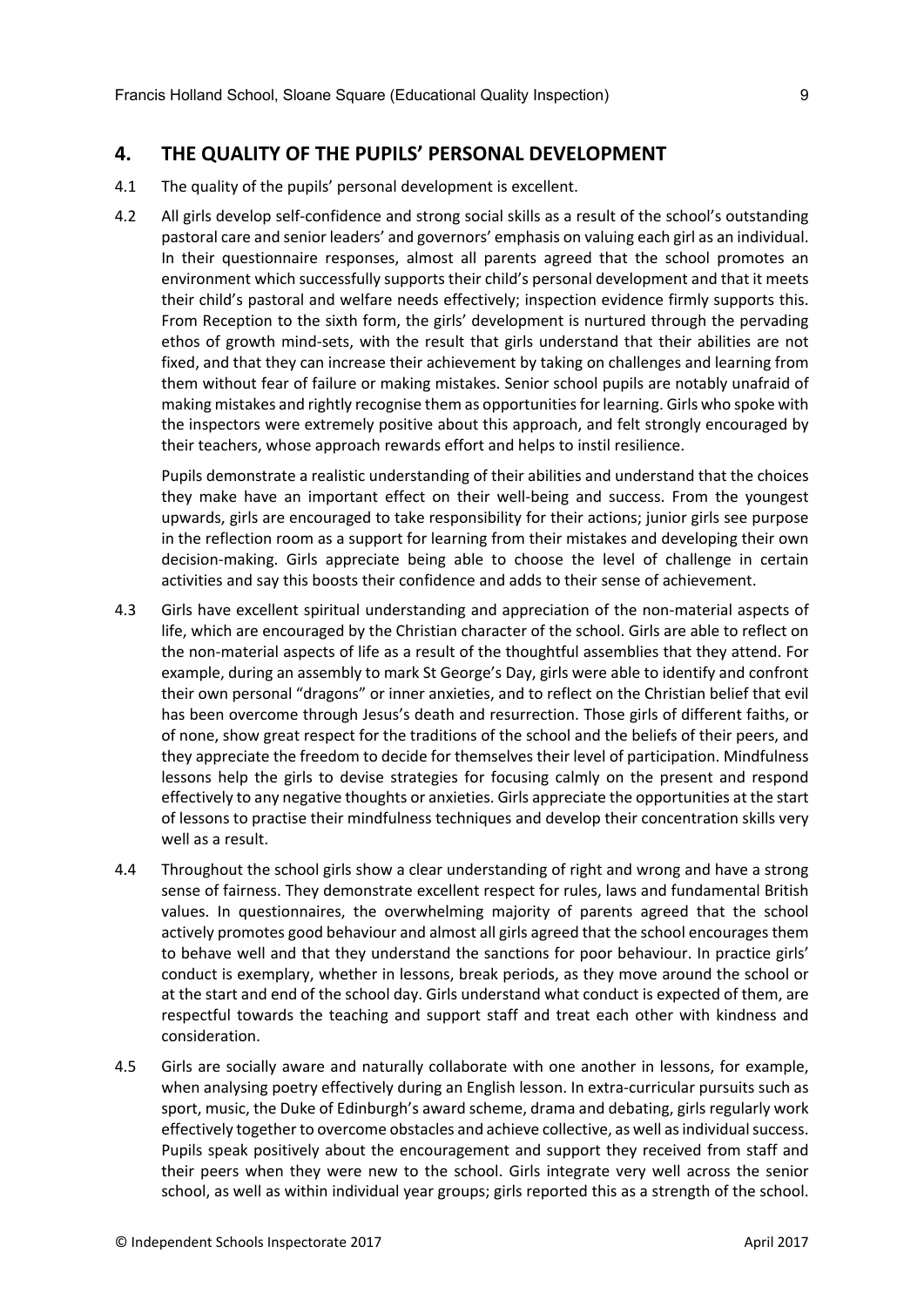They recognise the broad range of opportunities for personal development they are offered and embrace them with enthusiasm. All pupils in the sixth form are expected to undertake additional responsibilities through the lower sixth volunteering programme or upper sixth 'Ambassadors Programme'. Girls develop their problem-solving skills while promoting positive relationships with younger children and staff, or volunteering within the wider community to achieve common goals. Much of this work is initiated by the girls themselves and subsequently supported by the school. Sixth formers particularly appreciate the opportunities they have to serve their community and develop leadership skills through their work with girls in the junior school, and with pupils from other schools in the locality; girls in Years 10 and 11 would like to have similar opportunities as they are inspired by their sixth form peers, whom they see as excellent role models.

- 4.6 In keeping with the school's Christian ethos, girls are encouraged to become involved in a wide range of charitable initiatives throughout the year including raising funds for the Italian Red Cross following an earthquake. Girls are enthusiastic fundraisers for charity and are pleased and proud to help those less fortunate than themselves. One of the girls' chosen charities is the mental health charity Mind which links strongly with the school's positive emphasis on mental and emotional health. Girls show an awareness of their responsibility to do what they can to help those in need or less fortunate than themselves. They take responsibility seriously and like to contribute ideas for the school community through the school council. This is because school leaders keenly encourage service to othersin the community acrossthe school. For example, girls support the charity 'In-Deep' which helps elderly people in Westminster and Lambeth, and The Katherine Low Settlement which provides educational and recreational activities for local residents. Girls work cohesively within and across year groups to organise fundraising activities such asfancy dress activities, cake and bake sales, odd socks day, busking and comedy nights. Such activities are usually pupil-led, aptly demonstrating the development of their leadership and collaborative skills.
- 4.7 Girls show outstanding respect towards those of different cultures, faiths and backgrounds. They value the rich cultural diversity that exists in their school, which they feel is reflective of the metropolitan society in which it is located. The girls enjoy celebrating cultural diversity by marking festivals from many faiths and cultures, and they appreciate the opportunities provided by the school to hear parents speak about their different religious and national festivals. An overwhelming majority of parents and pupils who responded to the questionnaire agreed that the school actively promotes respect and tolerance of those with different faiths and beliefs.
- 4.8 Girls understand how to stay safe and are highly aware of the need to establish balance in all they do to stay physically and mentally healthy. In the questionnaire, the overwhelming majority of girls agreed that the school provides them with a safe and healthy environment and that they know how to keep safe on-line. Girls are encouraged to be fit and to take responsibility for their own health and safety by making good choices. The school actively supports this by providing fresh and nutritious lunches for all dietary requirements. Sport and exercise plays an important role in the physical and emotional well-being of girls as they move through the school. Older girls take advantage of the wealth of opportunities to keep fit and active through the extensive extra-curricular programme, including rowing on the Thames, Pilates and yoga as well as more traditional team sports. Girls benefit from a comprehensive emotional well-being programme delivered through PSHE discussions, and also the range of assemblies. The Year 11 and 12 Link programmes have been well-received by girls who recognise the value in sharing their concerns with others, staying safe on-line, and making use of the extremely positive and supportive relationships with their teachers. Girls feel wellsupported by having access to the school counsellor in the 'Place2Be' drop-in centre. Other girls find the Animal Club boosts their emotional well-being by giving them the opportunity to